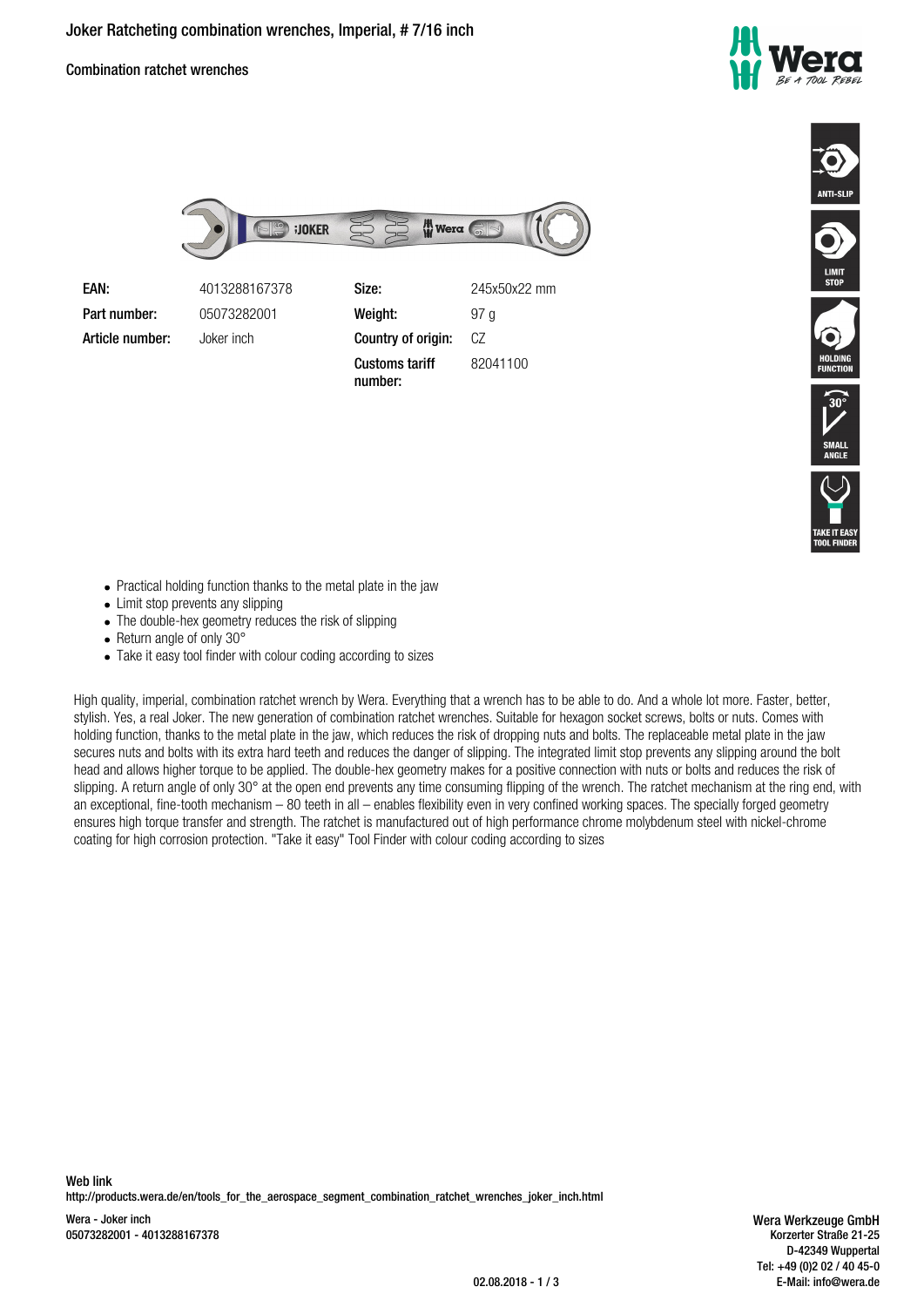Combination ratchet wrenches



**Joker open-ended wrench Holding function Integrated limit-stop Double-hex geometry**



When we began to think about open-ended wrenches, we asked ourselves: why does the wrench always have to be flipped over; why does it have an offset design; why does it slip off injuring fingers? The new design of the mouth resulted in a real "Joker" that works even when all other trumps have been played.



The Joker's holding function means that nuts and bolts can be held in the jaw and easily positioned where they are needed. Fastening on to the thread can then be done quickly and safely, thanks to the innovative special stop-plate which holds the fastener. No more time-wasting searches for dropped nuts and<br>bolts! After applying and applying and positioning the nut or bolt, fastening can begin immediately – no additional tools required.



Constant re-positioning of the wrench? Difficulty holding fasteners in confined spaces? Easing off to avoid any risks of injury or fastener damage? That was yesterday. Today, the Joker prevents slipping off of the fastener head with its integrated limit-stop – no longer is the thumb needed to act as a depth stop. This makes applications much easier and allows signifi cantly more force to be applied during fastening jobs.



The Joker's clever double-hex geometry delivers a very positive connection with nuts or bolts – it's a perfect fit. And the exchangeable, hardened metal gripping plate in the Joker's mouth literally bites itself into the bolt, with its extremely hard tips. Both features combine to prevent slipping, even at higher torque.